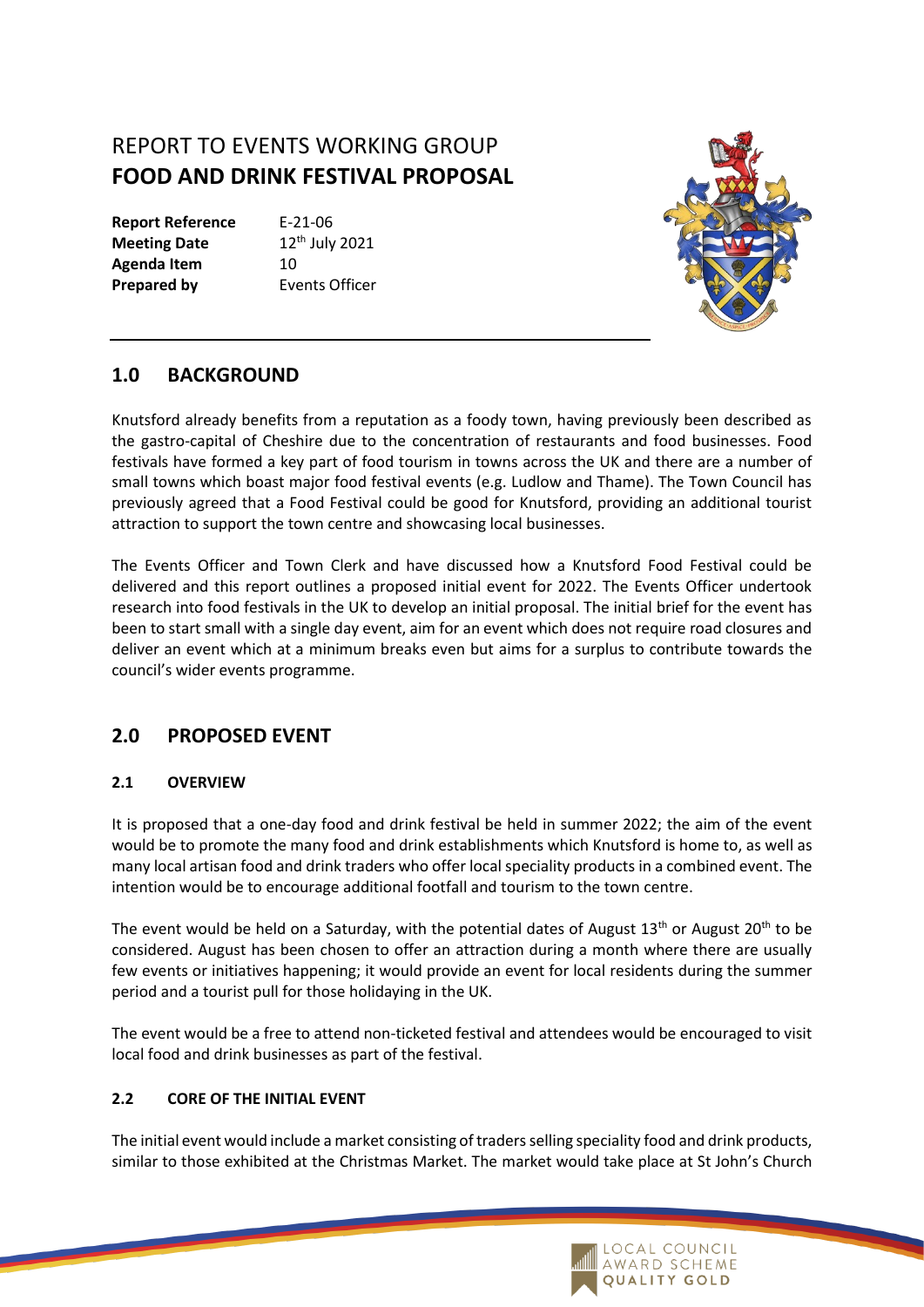which would accommodate around 30-40 traders. Holding the market indoors negates the need for road closures and limits the external equipment hire required, as traders can pitch on tables without need for gazebo cover as opposed to outdoor markets. The stalls would be charged at a similar rate to the Christmas Market which would generate income for the event to cover the costs. The market would operate between around 10am – 5pm.

A food and drink arena would be created on Silk Mill Street car park, consisting of street food and drink vendors, a small 2mx3m stage forlive entertainment and a seating area with tables and benches. This will offer a festival feel and entertainment aspect to the event which will help to attract attendees to the wider event. These stalls could consist of a mixture of local businesses offering their products as well as local traders. The area would operate between 12pm to 6pm, encouraging visitors to frequent restaurants and bars in the evening.

Cooking demos and talks with chefs from local restaurants could be held at Knutsford Little Theatre, which accommodates this well with the theatre style seating. These demonstrations could prepare dishes readily available at local restaurants which will promote the restaurants and provide samples of the dishes to promote them.

Special food and drink festival Taste Knutsford tours would be organised to coincide with the event which will promote local food and drink establishments and generate footfall to the event, as well as promoting the Taste Knutsford initiative.

Food and drink related displays would be encouraged in shop windows to tie the whole town in with the event theme; displays could also be installed in empty units such as the 60 King Street window.

An event map would be produced as part of the marketing campaign which would show the locations of the various event features and promote local food businesses.

#### **2.3 ADDITIONAL / FUTURE ELEMENTS**

The following ideas may also be included or could be considered for future growth of the event.

- 1) Local restaurants, cafes, pubs and bars would be encouraged to offer tasters, either inside or outside of their restaurant or around different event venues including the food market to promote their products and services.
- 2) A special Food and Drink Festival Bake-Off competition could be organised; previously bakeoff competitions had been held at Knutsford Market Hall at easter and Christmas time, which proved popular. A cooking competition could coincide, and these could be judged by local foodies or reps from local restaurants.
- 3) Children's cookery or baking workshops could be held as a way to engage local families in the event and build interest in cooking with the children as well as educating them about food. These workshops would be held at an indoor venue such as one of the churches.

## **3.0 FINANCE**

The proposed budget for the event is as follows:

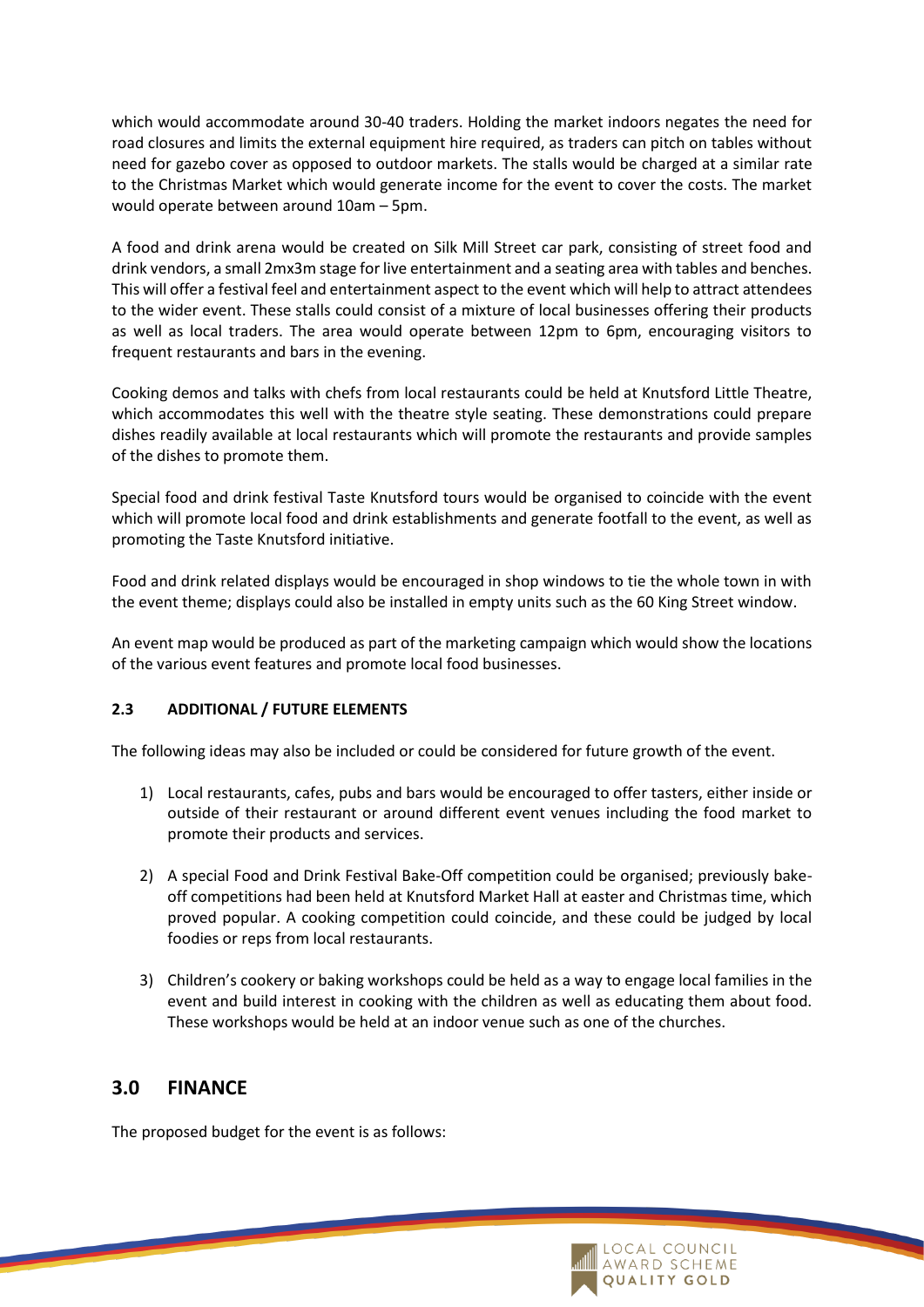| Code | <b>Cost Line</b>            | <b>Budget</b> |
|------|-----------------------------|---------------|
| 1200 | Market Stall Income         | 3,580         |
| 1315 | <b>Advertising Income</b>   | 600           |
|      |                             |               |
|      | <b>Total Income</b>         | 4,180         |
|      |                             |               |
| 4151 | <b>Venue Hire Costs</b>     | 425           |
| 4180 | <b>External Contractors</b> | 310           |
| 4255 | Events Costs                | 1,750         |
| 4300 | Marketing and Publicity     | 1,100         |
|      |                             |               |
|      | <b>Total Expenditure</b>    | 3,585         |
|      |                             |               |
|      | Net Surplus                 | 595           |

The income would be derived from stall fees for the indoor market and outdoor food arena; the proposed cost would be £75 for the indoor market and £95 for the food arena. Advertising would be sold on the festival map.

The costs of the event include room hire, events costs such as performers, staging and table hirer and first aid provision. A marketing budget includes for the design of event materials, print and online social media advertising.

## **4.0 FINANCIAL RISK ASSESSMENT**

| <b>Risk</b>                          | Likelihood   | Impact         | <b>Score</b>   | <b>Mitigation / Explanation</b>                                                                                                                                                                                                         |
|--------------------------------------|--------------|----------------|----------------|-----------------------------------------------------------------------------------------------------------------------------------------------------------------------------------------------------------------------------------------|
| Cost escalation                      | $\mathbf{1}$ | $\overline{2}$ | $\overline{2}$ | Budgeted costs are based on costs incurred<br>from the council's contractors for similar<br>events and allows for a<br>degree<br>of<br>contingency.                                                                                     |
| Failure to attract<br>traders        | $\mathbf{1}$ | 3              | 3              | Council is building on the success of its<br>Christmas Market which has a<br>strong<br>database of traders. Cheshire has a strong<br>pool of food and drink retailers which<br>significantly exceeds the number of stalls<br>available. |
| <b>Excessive Officer</b><br>Workload | 1            | 3              | 3              | The event has been timed in consideration of<br>other planned events and the Town Clerk<br>believes it is achievable with efficient<br>planning demonstrated by the Events Officer.                                                     |
| Injury to<br>attendees               | 1            | $\mathcal{L}$  | $\overline{2}$ | Risk assessments will be undertaken of all<br>activity, external contractors and traders will<br>risk assess own activity. Event will be covered<br>under the council's existing insurance.                                             |
| Coronavirus                          | $\mathbf{1}$ | 3              | 3              | It is considered unlikely that there will be<br>coronavirus restrictions which would restrict<br>the event in 2022.                                                                                                                     |

Likelihood (Unlikely = 1, Likely = 2, Very Likely = 3) Impact (Low = 1, Moderate = 2, High = 3). Score = Likelihood x Impact.